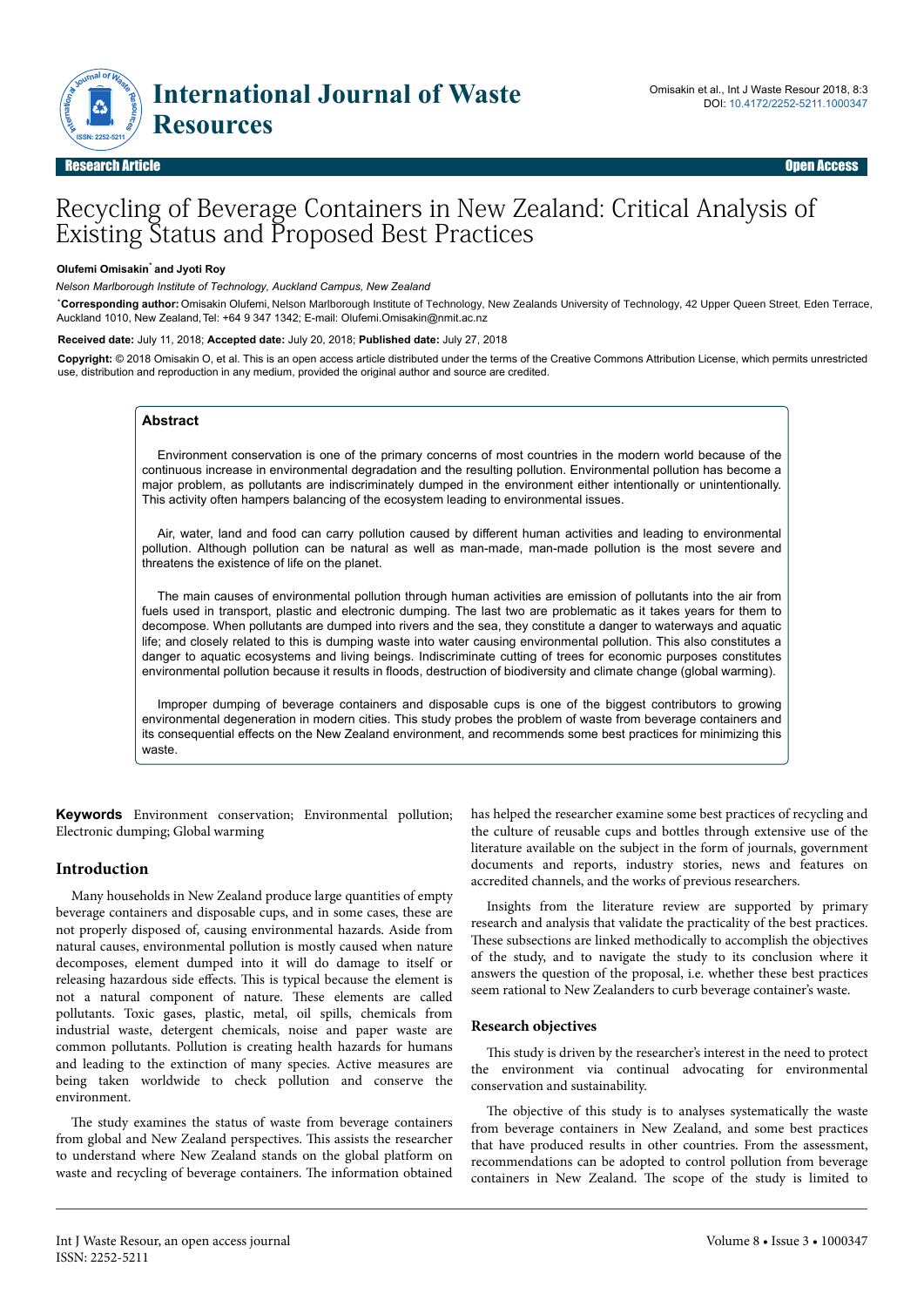beverage container recycling and New Zealand to ensure that the research is streamlined, focused, comprehensible and informative.

## **Limitations and ethics**

This study relies heavily on secondary data, and all efforts were made to ensure the secondary data used is reliable and valid.

For the primary data, the sample size has been limited to 60 respondents due to time and resource constraints. Нe survey results are the opinion of a small fragment population and cannot be considered as a representation of the whole population. Нe study is about beverage container waste in New Zealand but the survey sample is from Auckland residents, and again this may not be a good representation of the whole of New Zealand. Individual biases of the survey respondents also cannot be ruled out.

The questionnaire used for the survey did not require the respondents to disclose any personal data. Hence, the privacy or the survey participants are not exposed to any harm. The survey questionnaires filled out have been secure in confidentiality and are not accessible to anyone other than the author.

## **Literature review**

In order to understand the necessity for recycling, it is imperative to gain an understanding of how damaging waste dumping is for our environment and life forms, including humans. Нe study has done this this by examining the three primary elements of the environment, water, land and air.

Under the Resource Management Act 1991 of New Zealand, land contamination has been defined as, 'land that has a hazardous substance in or on it that has significant adverse effects on the environment; or is reasonably likely to have significant adverse effects on the environment' [1]. Landfills, which are the oldest system of waste disposal, are now being recognized as a serious threat to the environment, emitting a high percentage of greenhouse gases and contributing significantly to global warming. Landfills emit more than ten highly toxic gases. Methane is one of the most threatening and highly flammable of these gases, produced during the decaying process of organic matter. Methane has the potential of trapping solar radiation 20 times more than carbon dioxide, and as a result, global temperature is rising [2].

Apart from methane, other household, consumer, industrial and agricultural wastes that include large quantities of plastics, metals, glass and rubber find their way into landfills. Non-organic waste takes a very long time to decompose, and the decomposition process releases toxic gases that affect the air quality considerably. Air pollution is becoming one of the primary concerns for human health. Air pollution is ranked the 13th major cause of mortality worldwide, causing approximately 2 million premature deaths per year. In 2012, ambient air pollution caused 7 million deaths worldwide, including all types of air related illnesses. According to the World Health Organization (WHO), 6% of air pollution related deaths are associated with lung cancer, 14% with acute respiratory infections and chronic obstructive pulmonary disorder, and 80% with strokes and ischemic heart disease [3].

Landfills are also becoming a major source of soil pollution. Pollutants enter the soil system from other sources such as industrial discharge, poor agricultural practices and volcanic eruptions. However, landfill leakage continues to be the primary source. Нe pollutants introduced into the soil reach living beings, including humans, directly or indirectly through irrigation water, manures and other soil alterations that affect significantly on the ecosystem. Toxic substances from contaminated soil can accumulate in crops, and enter the human physiological process through food grains, damaging human health severely [4].

Similar to the pollution of land and air, the marine environment has also been subject to pollution and its aftermath. As per UNESCO's Intergovernmental Oceanographic Commission (IOC), marine pollution is "The introduction by man, directly or indirectly, of substances into the marine environment (including estuaries) resulting in such deleterious effects as harm to living resources, hazards to human health, hindrance to marine activities including fishing, impairment of quality for use of seawater and reduction of amenities" [5]. Of the total marine area on earth, only about 4% remains pristine. The remaining 96% has been subject to the adversities of human activities, of which about 40% is highly polluted. Marine debris contributes significantly to marine pollution, plastic bottles and metal cans being a significant component of the debris. Much of the debris enters the water directly or indirectly through drains, rivers or creeks, or by being blown into the water, as well as from being trashed on the shores by humans. Marine animals are injured or die by either ingesting, or entangled in marine debris. Each year, about 100,000 marine mammals, including endangered species, are estimated to be killed by marine debris. Plastic debris clogs their digestive tracts, blocking food passage and causing subsequent death. Two sperm whales were washed off the coast of California in 2008 with an unbelievable amount of plastic debris in their [6]. Apart from damage to marine life, pollution is also causing the water level to rise at an alarming rate. Global warming is the effect of the earth's surface temperature rising. As a result, the water level is rising due to thermal expansion, melting of glaciers and ice caps, and melting of the Iceland mass from Greenland and Antarctica. Нe oceans absorb 80% of the additional heat in the earth's atmosphere. As the water heats up, it expands, raising the water level. Similarly, the warming of the earth's atmosphere and rising temperature due to greenhouse gas emissions is leading to the melting of glaciers, polar ice caps, and the ice shelves of Greenland and Antarctica, which is raising the sea level. According to Meyer et al oceans are expected to rise between 11-38 inches enough to submerge many cities along the east coast of the US. Нe worst situation estimated is rising of the sea level to 23 feet by meltdown of the Greenland ice sheets, enough to swamp London [7,8].

If we review the above literature, the magnitude of the damage caused to the planet, the environment and the living species is incalculable. Нe literature also reiterates the fact that it is largely damage caused by humans, affecting humankind directly or indirectly. Plastic beverage containers and metal cans constitute a large portion of the waste generated by humans. Since it is destruction caused by humans and affecting human habitation, it is imperative that humans look for a solution. Understanding the impact of waste management, governments and organizations have taken initiatives to find long-term solutions that will eradicate the problem completely in the future and mitigate the immediate effects.

Recycling and reuse are effective ways of reducing waste from plastic bottles and metal cans. Нe process of recycling involves four major steps: collecting, separating, processing and marketing [9]. Plastic beverage containers are recycled and processed to manufacture clear film for packing and wrapping, rug fibers, raincoats, spools, rulers, video/CD covers, etc. Earlier, glass was more actively used to package beverages, but over the time it was replaced with plastic

## Page 2 of 7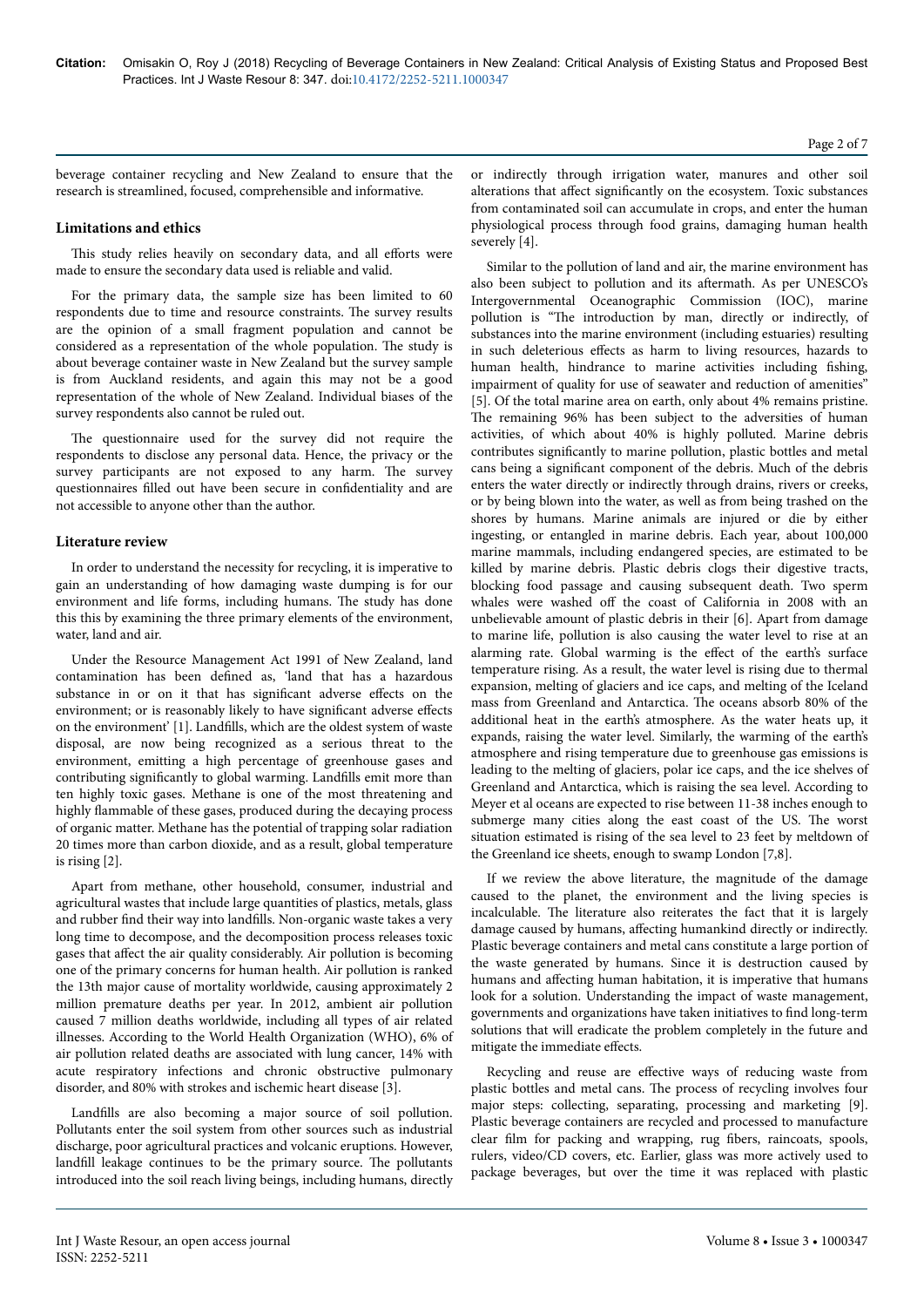because of its un-breakability, ability to maintain beverage temperature longer and low weight qualities. Beverage bottles are largely recycled to manufacture new bottles or fiber applications. Super clean recycling processes based on depolymerization and partial-depolymerization is been developed over time for removal of contaminations and to push the recycling process. As the consumption of plastic bottles and their subsequent waste is increasing, so is the bottle-to-bottle recycling and manufacture [10].

Besides the industrial recycling of plastic containers, organizations and individuals are researching and developing innovative ways to use the plastic and metal can waste. In recent time eco-friendly road construction by means of recycling plastic are springing up, with the capacity to reduce carbon emission by one-third [11]. In India, more than 21,000 miles of road constructed out of recycled plastic. Most of the plastic road is in the southern state of Tamil Nadu, largely the rural areas, but also in the metropolitan cities of Mumbai and Chennai. These roads are stronger and more durable than conventional roads, held together by remarkably cheap polymer glue made from shredded plastic waste [12]. Roads developed from recycled plastic last for 35-50 years on average, compared with a lifespan of 2-18 years of for normal roads. Plastic roads reportedly have 10-15% lower road damage, smooth roads lead to 4.5% fuel savings and 15% lower energy consumption [13].

Plastic bottle waste is considered as an excellent source for building material. Plastic bottles are being used by companies and individuals world over to create architectural marvels or to provide basic shelter to the needy and homeless. Нe architecture wonder EcoARK in Taipei, Taiwan is one of the few initiatives in this direction. EcoARK is a ninestory structure, built from 1.5 million plastic bottles that cost US\$3 million. Нe building is powered by solar energy and is strong enough to survive calamities such as fire and earthquakes [14]. Similarly, a Colombian company has developed LEGO like building blocks, using shredded recycled plastic that can be used to construct homes by simply fitting the blocks together, with no construction experience or expertise required [15]. A basic standard home will take at most five days to construct if four people are working at it. Нese blocks are not only convenient to assemble; they are also fire and earthquake resistant, and surprisingly cost effective. The company started the development of the blocks to address two pressing issues predominant in Latin America, the need for housing for the growing urban population and the alarming amount of plastic content in the landfills [15].

As organizations and governments have taken steps towards recycling plastic bottles, there have been substantial initiatives towards recycling of beverage cans. Нere are companies world over that are actively involved in the manufacturing of products from recycled beverage cans, not only contributing towards environmental health, but also providing jobs and security. Hydro, a Norwegian company, has developed a US\$53 million facility at its Nuess plant in Germany, to recycle up to 50,000 tons of beverage cans. Нe company uses a new patent high tech design for sorting and separating different types of used metals, tailored for used beverage cans recycling, which makes the company a world leader in recycling of beverage cans. Нe used beverage cans are recycled and developed into new products for use such as new cans, building material, frames for automobiles, cycles, home appliances, electric wires, computer parts, etc. Нe recycling plant has created 40 new jobs, with a total work force of over 700. Recycling of beverage cans will reduce 350,000 tons of carbon emission each year [16].

When analyzing the initiatives in recycling on a global level, it would not be improper to suggest that a solution to the problem of waste management lies in the problem itself. As Jorgensen rightly said, when free of their original content, beverage containers can be a problem or a resource – if trashed they can be a problem; if put into a system they can be a resource [17]. This powerful statement exemplifies converting a problem into an opportunity. Нis is not the responsibility alone of corporates and the government. Нe public as a whole plays the most important part in creating this waste, so their contribution towards resolving the problem is vital.

An overview of the state of waste contribution by beverage containers at global level and within New Zealand will help direct the study towards recycling best practices worldwide, and how they may be implemented in New Zealand, and the contribution of New Zealanders to the recycling process.

## **Beverage containers waste–global overview**

Twenty years back, in 1996, the total dump of aluminium cans, glass and plastic bottles was 78 billion. Нis volume increased by 75 billion in 2010 to 153 billion cans and bottles ending up in litter streams and landfills [18].

The sale of plastic drinking bottles grew from about 300 billion ten years back to 480 billion in 2016. Less than half of these were collected for recycling. Only 7% of the collected volume was turned into new bottles [19]. In 2016, the recycling rate of plastic bottles in the U.S. was recorded as low as 23% of the total 50 billion bottles used, i.e. over 38 billion plastic bottles were dumped into the ocean or landfill [20]. The same year, more than 16 million plastic bottles ended up in landfill, ocean or being burnt in the UK every day, which is about half of the 38.3 million sold [21]. Нis analysis shows the trends in the growth of empty beverages cans that require a proper dumping system.

Every year about 1.5 million tons of aluminium cans are trashed worldwide. Less than half of over 100 billion aluminium cans sold in the US every year are recycled. Нe volume of trashed cans is replenished with new cans made from raw material. We need to be aware that apart from the hazards caused by the dumping of aluminium cans indiscriminately, manufacturing new cans damages the environment through emission of toxic gases. In general, production of new cans from raw material to replace about a ton of trashed cans accounts for over 14% of toxic gases emission [22].

Used disposable cups also contribute to environmental pollution like the beverage containers. In 2015, over 2.5 billion disposable cups were dumped in landfill sites in the UK, and about 2.8 billion in Germany [23]. Olorunshola asserted that only 1% of the 4.3 billion disposable cups used yearly in France is recycled [24]. According to Fine, an estimated 1 billion disposable cups are used annually and 90% of these end up in landfill, amounting to about 60,000 kilograms of plastic waste yearly [25]. Frater argues that in 2013, 50 billion disposable cups were trashed in landfill, enough to cover five times the back and forth distance between the earth and the moon [26].

These statistics give a very grim picture of the magnitude of environmental pollution by beverage containers. It is all the more worrying since this is the status of some of the most progressive countries in the world that have high literacy rates to inculcate more awareness and with strong economies to invest fittingly in recycling and sustainability systems. It is quite difficult to calculate the quantity of waste from beverage containers generated by developing and under-

# Page 3 of 7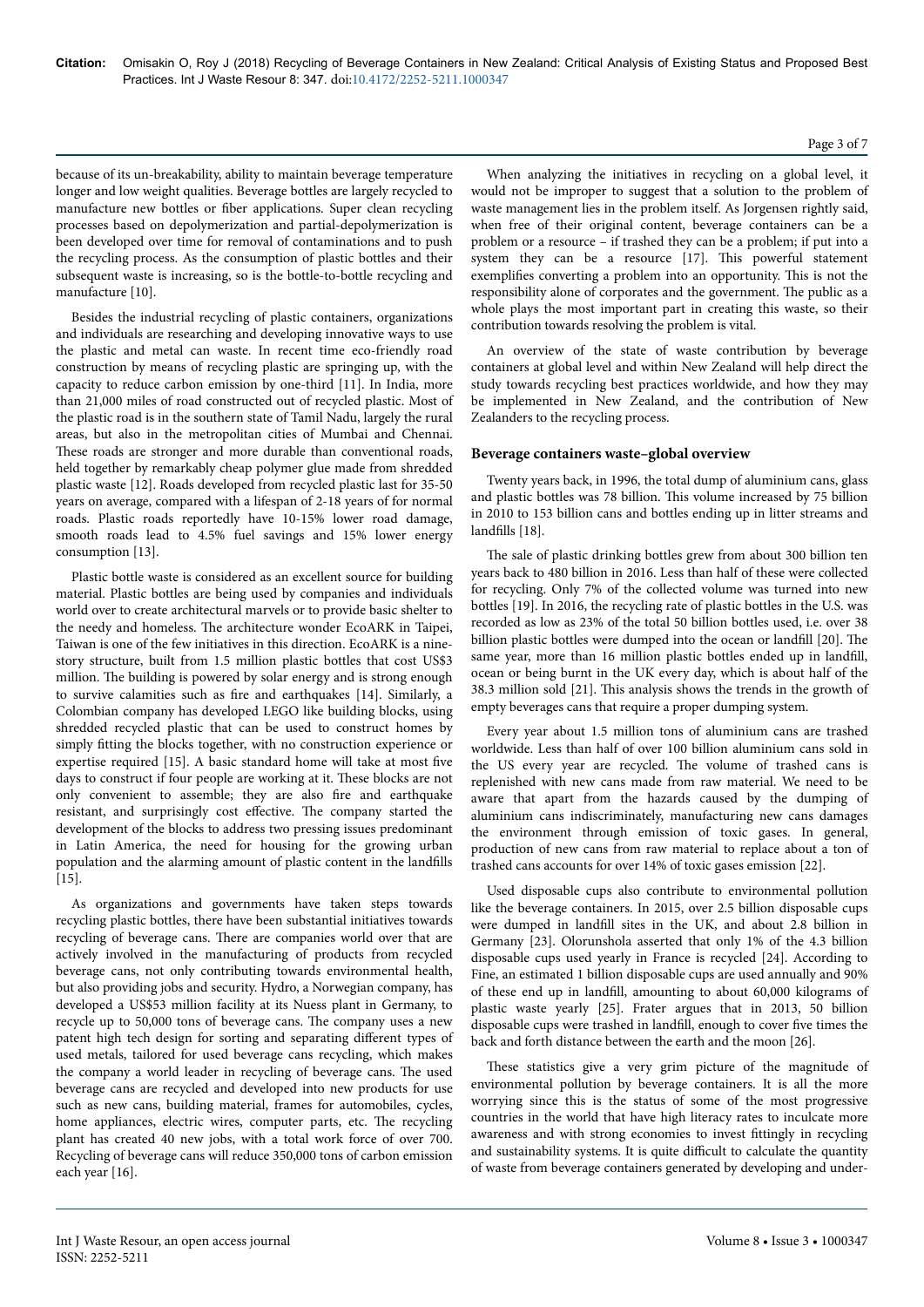developed countries would be, given the lack of awareness, low literacy rates and most importantly, no or weak environment protection laws.

Though environmental damage is increasing at an alarming rate as pollution levels are at all-time high, it is not completely a lost cause. There is a growing awareness world over, through increasing media reach and social media exposure. Saving the environment has become a global cause amongst governments and citizens alike. Some countries are setting an example by becoming zero waste nations. Нese countries have successfully developed and put into force waste management policies that has not only made them cleaner and healthier countries but have also generated wealth for them. European Union countries collectively recorded a recycling rate of 71.3% in 2013, heading steadily towards the 80% target by 2020 [27]. Countries like Germany, Norway, Finland, Denmark, Netherlands, Sweden, Switzerland, and Austria are leading the way in recycling and sustainability. Germany alone recycled 83,500 tons of aluminium packaging in 2012, which is over 89% of the total aluminium packaging produced that year [28]. In 2015, Germany recycled 93.5% of plastic bottles [29]. Similarly, Norway recycled 97% of the 600 million plastics used in 2016 [30]. In 2011, Finland had achieved a recycling rate of 96%, 94% and 93% for cans, bottles, and paper respectively [31].

Initiatives from some relatively smaller countries have got world attention over effective recycling. Taiwan and South Korea are two such countries that have achieved laudable recycling rates over the past two decades. Taiwan's recycling rate grew from a mere 5.87% in 1997 to over 60% in 2011, owing to some great initiatives by the Taiwanese government [32]. Likewise, South Korea managed to recycle around 54% and incinerate 38 % of total plastic waste, with only 8% going to landfills in 2010 [33].

## **Beverage containers waste–new zealand overview**

Beverage container waste in some of the most progressive countries in the world and the initiatives towards effective recycling are good indicators to measure where New Zealand stands. In New Zealand, over 1 billion beverage containers are disposed of in litter, streams, waterways or landfills each year, where on an average 2.2 billion beverage cans and bottles are used annually. Currently, at 40%, New Zealand's beverage container recycling rates are embarrassingly low compare with progressive countries like Canada, South Australia and many countries within Europe [34]. According to Auckland Council statistics, an average Aucklander contributes about 160 kg landfill dump every year, when 65% of this waste could have been recycled [35].

Given the size of New Zealand and the small population of about 4.8 million people (Statistics New Zealand, 2017), waste management can be a lot more effective. However, there are not many initiatives in this direction, and neither are there many recycling processing facilities in the country. Нere are public waste bins; in some places there is a single bin for all types of wastes, and some places where there are two or three bins for different waste types. This is not good enough to improve the recycling rate of the country.

#### **Best practices**

The study has established through statistics that some countries are on the way to achieving zero waste targets using some very effective and convenient systems. Нe study explores some of these best practices.

# **Discount on reusable cups/bottles and charges on disposable cups**

Discount on purchasing beverages using reusable cups is a common practice among cafes in Europe, US, Canada, and Australia. Нe cafes voluntarily extend the discount, and the consumers benefit from the discount while also making their individual contribution towards reducing beverage cups waste.

Contrasting the discount scheme is the system of levying additional charges on the use of disposable cups. Нis system encourages consumers to use reusable beverage cups/bottles. Alarmed by the rising waste of disposable cups. Countries like UK and Germany plan to introduce the system as a mandatory policy. A study by the Environmental Audit Committee of UK government revealed that though some cafes offer discounts for reusable cups, only 1-2% of customers avail themselves of the offer. The committee suggested that consumers respond better to charges than to discounts as proved by the use of plastic bags going down by 83% since the policy of charges on plastic bags was introduced. Нey expect charges on disposable cups will bring down the use by 50-300 million per year [36]. However, the researcher felt that one or both of these systems could benefit New Zealand to bring down the disposable cups waste, which is currently at 295 million annually. However, the acceptability and success of either of the two options by consumers will depend on how it is marketed by the concerned body.

## **Levy and deposit scheme**

When a product packaging is returned for recycling, the consumer is given an incentive which is a combination of the tax and rebate on the product [37]. It is one of the most successful systems of recycling, where a consumer gets an incentive/refund for returning bottles and cans for recycling. Нis system is behind the zero waste success stories of countries like Germany, Norway, Finland, Sweden, Switzerland, UK, Ireland, Canada, Australia and even Taiwan and South Korea. Нe ageold levy and deposit system in Finland reported return rates of 90% in 2015, making it one of the most recycling enabled countries in the world [38]. Some countries have vending machines that dispense refund money upon deposit of cans/bottles; others have designated shops and outlets where a consumer can deposit cans/bottles and collect refund money. Нis system has not only improved the recycling rates in the countries that follow it, it has also generated jobs in these countries.

#### **Customized branded reusable cups/bottles**

This calls for voluntary participation from organizations. Customized reusable cups/bottles with company logo, is been widely and successfully used as an effective system to reduce the use of disposable cups, and a great marketing tool. Нe culture of giving branded reusable cups to employees, vendors, shareholders, stakeholders and corporate partners as a corporate social responsibility exercise has also proved to be an excellent branding exercise. Schools/ Colleges/Universities can adopt the system too.

#### **Incorporate waste management in induction programmes**

During the course of research of secondary data, the researcher came across literature that revealed that a lot of waste is created because of lack of awareness among the population. According to a recent report by Reidy [39], millions of beverage cups end up in landfill and streams every year in New Zealand because of confusion and lack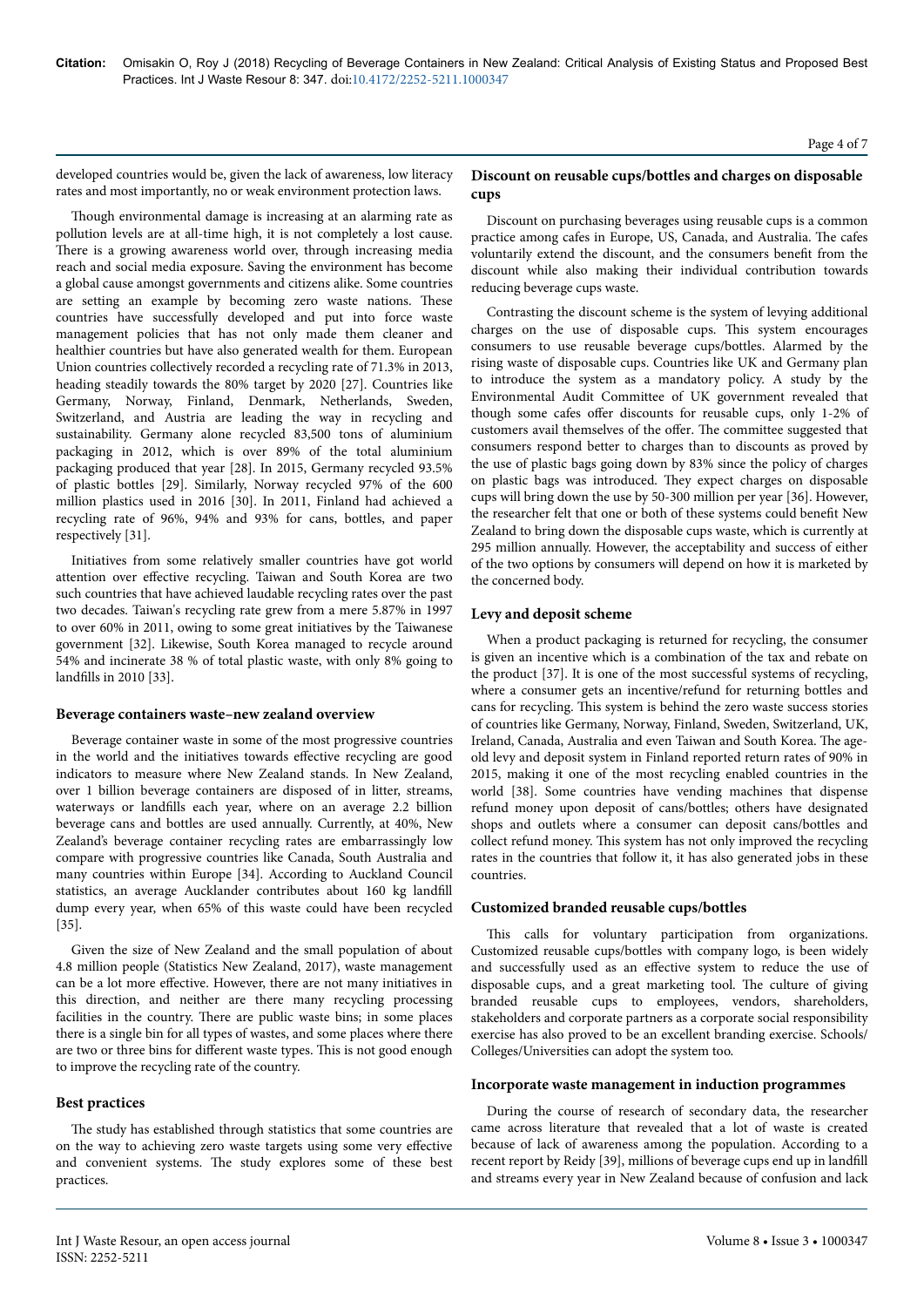## Page 5 of 7

of clarity over the waste management sector. Нe researcher is of the opinion that incorporating a module on waste management in the induction programmes of companies, schools, colleges, and universities would go a long way in educating the population on what are recyclable wastes, how they can be manage and recycled and what the different types of waste bins are meant for.

# **Materials and Methods**

Hawkins asserted that law becomes operative and beneficial only when human judgment accepts it, reconciling all conflicts, and is determined to apply it. According to him the willingness of human judgment, makes a law impactful. Нis study believes that reduction of pollution caused by beverages and disposable cups in New Zealand requires major involvement of government through establishment of viable policies and laws [40].

Understanding the role of citizen participation in any government policy/law to minimize beverage container waste prompted the researcher to embark on primary research using a survey questionnaire, to gauge the outlook of New Zealanders towards such systems. Нe study also evaluates the level of awareness of recyclable waste and the signs/indicators on public waste bins.

The survey, using the Stratified Sampling Method with a sample size of 60 people between the age groups of 15-60 years, indicated that the general awareness regarding recyclable waste among people is quite low. As seen in Figure 1, only 18 out of 60 respondents thought the signs on public waste bins were clear enough to indicate what type of waste they are meant for, while a high number of 38 respondents felt otherwise.





The survey also brought to light that a large population is not aware of what recyclable waste is, and how to differentiate it from other forms of waste. As clearly shown in Figure 1, only 38 respondents are clear on the subject, and the rest about 35% are not clear.

The same group of respondents was asking for their opinion on the effectiveness of some pf the best practices discussed in the literature review. It is not surprising that 57 out of 60, i.e. 95% of the respondents support the idea of including a module on waste management in the induction programmes of company/schools/colleges/or universities to educate people about recycling and sustainability, as shown in Figure 2. The figure also shows 54 participants agreed that a refund/incentive for returning bottles and cans is a good way of encouraging people to

recycle beverage containers. 51 participants agreed that providing a discount on purchasing beverages in reusable cups/bottles will work well but the support for additional charges on disposable cups was relatively low at 58% (35 respondents). 17 respondents are of the opinion that the system of additional charges on disposable cups will not be well accepted while 8 participants were not sure. Give-away of company/institute branded reusable cups/bottles to students, employees, stakeholders, vendors and clients will not only support the cause of reducing beverage container waste; it is also a great marketing exercise favoured by 47 participants.



# **Result and Discussion**

The primary research backed by the literature review will assist the study to reach a logical and fair conclusion once the methodology and limitations is been discussed. Given the nature of the study, both secondary and primary data is been used to establish the objectives of the study and to arrive at a logical and valid answer to the research question of the proposal-whether the suggested best practices to reduce beverage container waste are viable options.

Secondary data is been collected extensively from government datasets, journals, industry articles, relevant websites, accredited news media and the study of previous researchers to ensure utmost reliability and validity of the data. Two datasets is been constructively used to derive a linear relationship between waste generated by beverage containers and recycling and management of beverage containers. Since the information required facts and figures to establish the objectives, secondary data has been meticulously evaluated because of the validity of the source such as government documents and data, or news channels like the BBC, government websites, journals and previous research work.

The secondary data is supported by primary research data that validates the information generated through secondary research data. Primary research is been conducted through a questionnaire using Stratified Sampling Method and analyzed to ensure the data source, as well as the outcome, are reliable and free of biases. The Stratified Sampling Method has been used as a wide range of age groups from 15-54 years has been sampled, breaking them into subgroups of 15-24,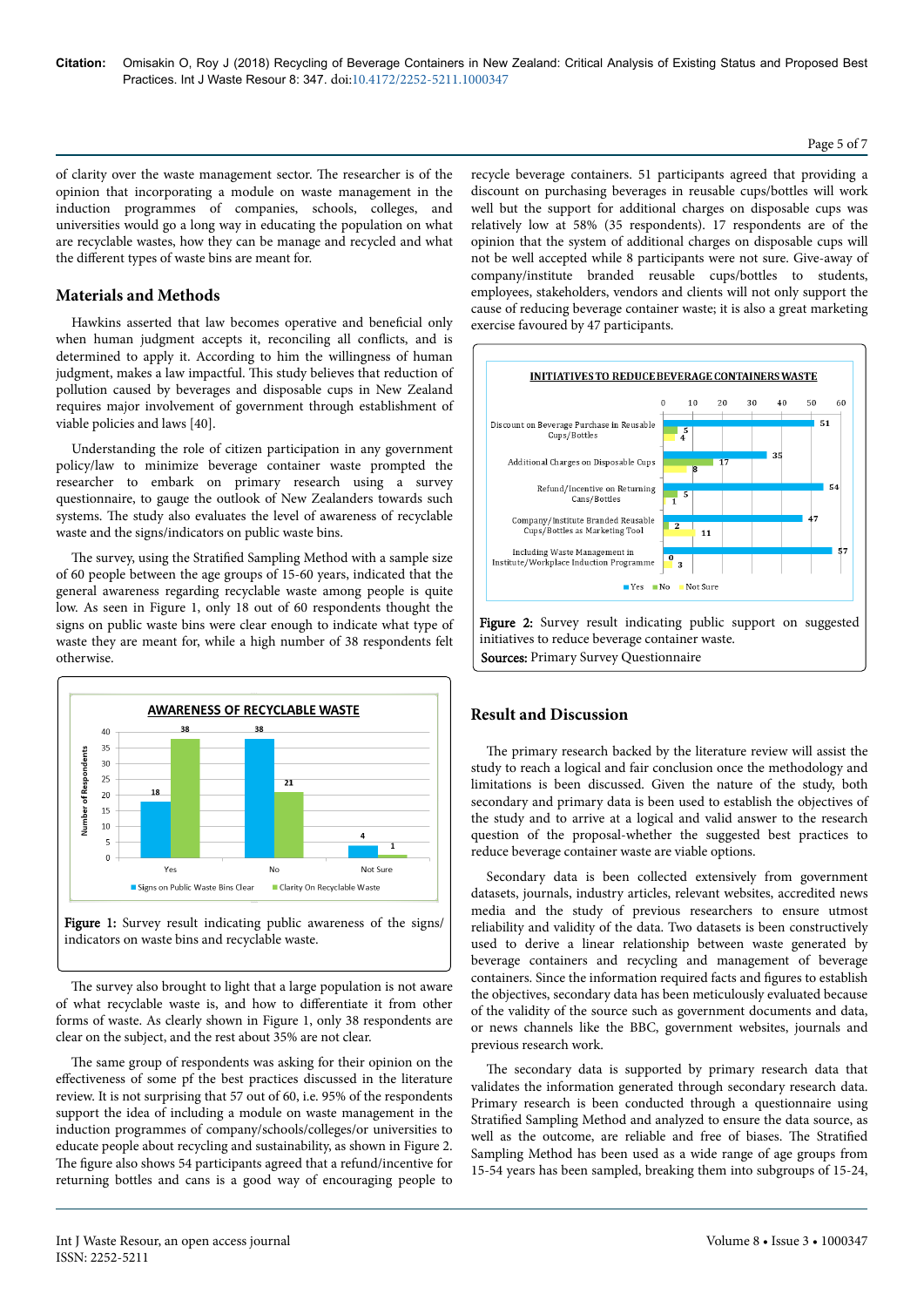25-34, 35-44, 45-54 years. Нis method is use as wide range of age groups consumes beverages, and the intent was to allow equal participation from each age group. Нe objective of the survey is to gauge the population's understanding of recyclable waste and their consensus on proposed methods to encourage recycling and use of reusable cups/bottles. Нe secondary and primary data have been critically analyzed to link the research to the objectives and the outcome of the research.

# **Conclusion**

The recycling rate of beverage containers in New Zealand continues to be at a low 40%, lagging way behind other progressive countries. Countries like Germany, Finland, Norway and Sweden have successfully achieved a recycling rate of 90-95% for beverage containers using effective systems that can be considered for replication in New Zealand.

The study examines these systems and their effectiveness through secondary data research. Нe study reveals that refund/incentive on returning cans and bottles have worked very well for most countries. The study also shows that in most of these countries, coffee shops voluntarily offer discounts on purchase of beverages in reusable cups. Some countries like UK and Germany are planning to impose mandatory charges on the use of disposable cups to encourage the use of reusable cups. Нe study recommends practices like incorporating waste management in company/institute induction programmes and company/institute branded reusable cups and mugs for employees/ students. Нese cups may also be an excellent branding exercise 11.

Primary data through a questionnaire survey of 60 participants showed 90-95% of the respondents supported systems of a discount on reusable cups, a refund on returning cans/bottles and inclusion of waste management in induction programmes. A great percentage of respondents also agreed that charges on disposable cups and branded reusable cups/bottle are sound initiatives.

The study recommends that comprehensive and extensive research be carried out on recycling of beverage containers in New Zealand. Нe recommended study should cover all regions of New Zealand for easy generalization and acceptability.

## **References**

- 1. New Zealand Legislation (1991) Resource Management Act 1991 No 69 (as at 27 June 2018), Public Act 2 Interpretation-New Zealand Legislation.
- 2. Conserve Energy Future (2017) Causes, Effects and Solutions of Landfills-Conserve Energy Future.
- 3. [Weeberb JR, Matthew AD, Altaf A, Stefania P, Petros K, et al. \(2018\)](https://dx.doi.org/10.2105%2FAJPH.2017.303839) [Global Association of Air Pollution and Cardiorespiratory Diseases: A](https://dx.doi.org/10.2105%2FAJPH.2017.303839) [Systematic Review, Meta-Analysis, and Investigation of](https://dx.doi.org/10.2105%2FAJPH.2017.303839) Modifier [Variables 108: S123-S130.](https://dx.doi.org/10.2105%2FAJPH.2017.303839)
- 4. Meyer L, Brinkman S, Van Kesteren L, Leprince-Ringuet N, Boxmeer F (2015) Climate Change Synthesis report, Intergovernmental Panel on Climate Change.
- 5. Hassan D (2017) Protecting the marine environment from land-based sources of pollution: Towards effective international cooperation.
- 6. Weis JS (2015) Marine Debris: In Marine pollution: What everyone needs to know. New York: Oxford University Press pp: 46-49.
- 7. Meyer L, Brinkman S, Van Kesteren L, Leprince-Ringuet N, Boxmeer F (2015) Climate Change Synthesis report, Intergovernmental Panel on Climate Change.
- 8. National Geographic (2017) Sea Level Rise.
- 9. [Shent H, Pugh R, Forssberg E \(1999\) A review of plastics waste recycling](http://dx.doi.org/10.1016/S0921-3449(98)00017-2) and the flotation [of plastics. Resources, Conservation and Recycling 25:](http://dx.doi.org/10.1016/S0921-3449(98)00017-2) [85-109.](http://dx.doi.org/10.1016/S0921-3449(98)00017-2)
- 10. [Welle F \(2011\) Twenty years of PET bottle to bottle recycling-An](http://doi.org/10.1016/j.resconrec.2011.04.009) [overview. Resources, Conservation and Recycling 55: 865-875.](http://doi.org/10.1016/j.resconrec.2011.04.009)
- 11. [Keijzer EE, Leegwater GA, de](https://doi.org/10.1016/j.envsci.2015.06.010) Vos-Effting SE, de Wit (2015). [Environmental Science and Policy. In Carbon footprint comparison of](https://doi.org/10.1016/j.envsci.2015.06.010) [innovative techniques in the construction and maintenance of road](https://doi.org/10.1016/j.envsci.2015.06.010) infrastructure in The [Netherlands \(p. 54\).](https://doi.org/10.1016/j.envsci.2015.06.010)
- 12. Subramanian S (2016) Plastic roads: India's radical plan to bury its garbage beneath the streets.
- 13. [Sojobi AO, Nwobodo SE, Aladegboye OJ \(2016\) Recycling of](https://doi.org/10.1080/23311916.2015.1133480) [polyethylene terephthalate \(PET\) plastic bottle wastes in bituminous](https://doi.org/10.1080/23311916.2015.1133480) [asphaltic concrete 3.](https://doi.org/10.1080/23311916.2015.1133480)
- 14. Wang L (2017) Amazing building made from 1.5 million plastic bottles withstands fires and earthquakes.
- 15. Cooke L (2016) Нese LEGO-like recycled plastic bricks create sturdy homes for just \$5,200.
- 16. CanTech International (2016) Нe best place for used beverage cans?
- 17. Jorgensen FA (2011) Making a green machine: Нe infrastructure of beverage container recycling. New Brunswick, NJ: Rutgers University Press.
- 18. Container Recycling Institute (2011) All About Beverage Container Waste.
- 19. Laville S, Taylor M (2017) A million bottles a minute: World's plastic binge as dangerous as climate change.
- 20. Chow L (2017) 1 Million Plastic Bottles Bought Every Minute, Нat s Nearly 20,000 Every Second.
- 21. Taylor M (2018) A million bottles a minute: World's plastic binge as dangerous as climate change.
- 22. West L (2017) Aluminum recycling saves energy and enhances community life. Нe Benefits of Aluminum Recycling.
- 23. Germany trials reusable coffee cups (2016)
- 24. Olorunshola Y (2016) France Is the First Country to Ban Plastic Cups, Plates, and Cutlery.
- 25. Whyte S (2016) Takeaway coffee cups piling up in landfill.
- 26. Frater J (2014) This paper cup can be recycled.
- 27. European Aluminium (2017) Great news for Aluminium beverage can recycling at new record high.
- 28. European Green Capital (2014) European Green Capital.
- 29. Waste Management World (2016) Bottle Deposits Responsible for High PET Recycling Rate in Germany.
- 30. Harrabin R (2018) UK 'could adopt' Norway recycling system.
- 31. Weaver F(2015) Finnish families get to grips with trash-this is FINLAND.
- 32. Diplomat T (2013) Taiwan's Recycling Boom: A Shining Example for Asia, the World.
- 33. Vink T (2014) Plastic Recycling in Korea Improving Efficiency Through Technology Solutions | ASIA TODAY News and Events.
- 34. Snow W (2015) Нe incentive to recycle: A container deposit system for New Zealand. Retrieved from Envision New Zealand.
- 35. Auckland Council (2017) Make the Most of Waste.
- 36. Laville S (2018) MPs call for 25p charge on takeaway coffee cups ahead of possible ban.
- 37. [Walls M \(2011\) Deposit-Refund Systems in Practice and](https://dx.doi.org/10.2139/ssrn.1980142) Нeory. SSRN [Electronic Journal 11-47.](https://dx.doi.org/10.2139/ssrn.1980142)
- 38. [Fraane A, Stenmarck A, Gislason S, Lyng KA, Lokke S, et al.](http://dx.doi.org/10.6027/TN2014-543) [\(2014\) Collection and recycling of plastic waste: Improvements in](http://dx.doi.org/10.6027/TN2014-543) [existing collection and recycling systems in the Nordic countries.](http://dx.doi.org/10.6027/TN2014-543)
- 39. Reidy M (2018) Confusion sends millions of compostable coffee cups to landfill.
- 40. Hawkins K (1993) Environment and enforcement: Regulation and the social definition of pollution Oxford: Clarendon Press pp: 14.